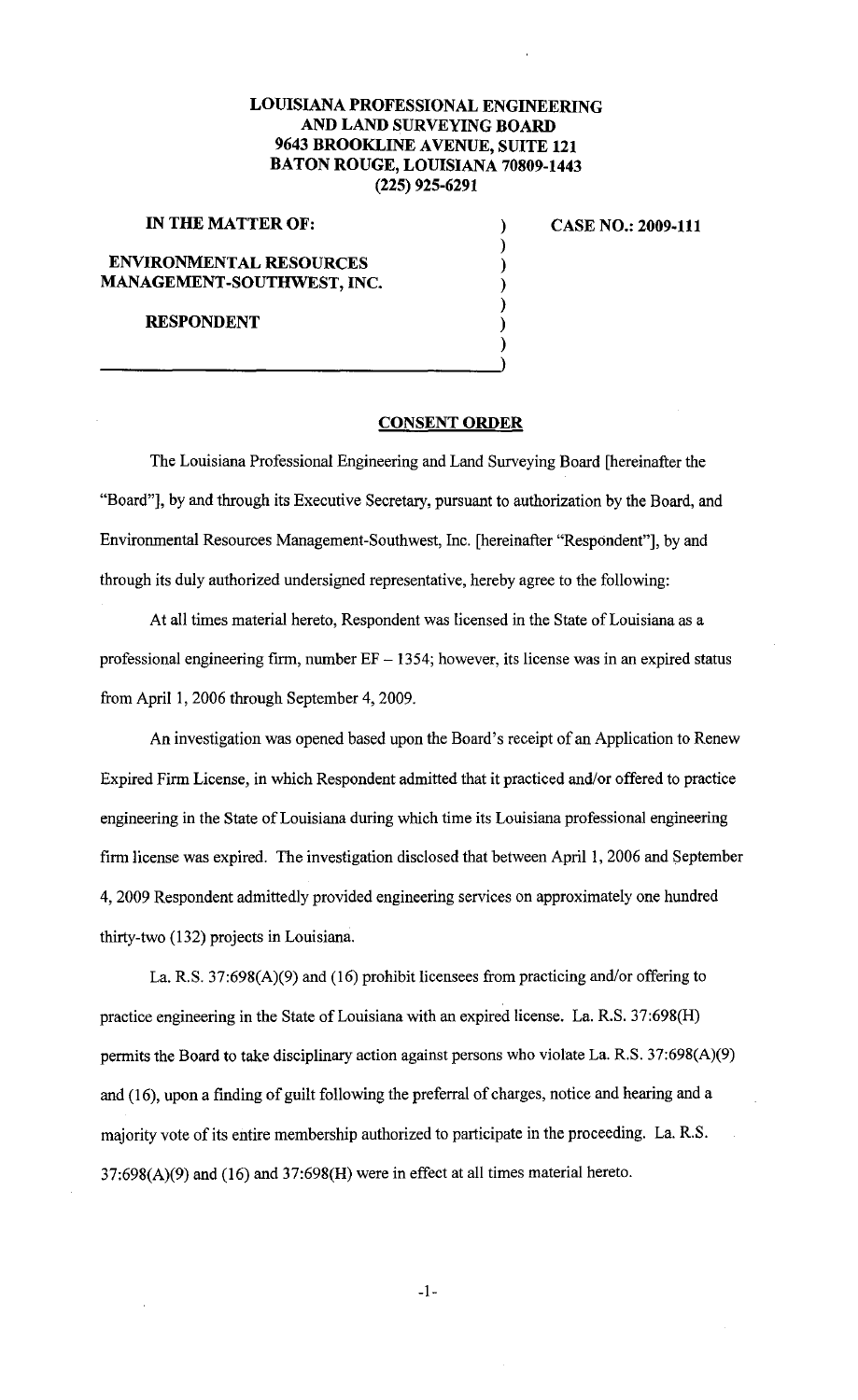It is undisputed that Respondent's license to practice and/or offer to practice engineering in Louisiana was expired from April 1, 2006 through September 4, 2009 and that during this time period Respondent practiced and/or offered to practice engineering in Louisiana.

By letter dated January 29, 2010, the Board gave notice to Respondent that it was considering the preferral of charges against Respondent on the grounds that it may have violated La. R.S. 37:698(A)(9)and (16), relative to practicing and/or offering to practice engineering in the State of Louisiana with an expired license.

Wishing to dispense with the need for further disciplinary action and to conclude the instant proceeding without further delay and expense, for the purpose of this proceeding only, Respondent and the Board do hereby enter into this Consent Order, in which Respondent of its own free will consents to the issuance of a Consent Order by the Board, wherein Respondent agrees to (a) pay a fine of five thousand  $(\$5,000.00)$  dollars, (b) pay administrative costs of two hundred thirty-seven and 18/100 (\$237.18) dollars, (c) pay past unpaid renewal fees of three hundred sixty (\$360.00) dollars, (d) have its supervising professional successfully complete the Board's online Louisiana Laws and Rules Examination and the Board's online Louisiana online Professionalism and Ethics Examination, (e) the publishing of this Consent Order on the Board's website and a summary of this matter in the Board's official journal, the Louisiana Engineer and Surveyor Journal, and the reporting of this matter to the National Council of Examiners for Engineering and Surveying (NCEES), identifying Respondent by name.

Respondent admits to inadvertent violations of the referenced statutes and/or rules regarding the practicing of and/or offering to practice engineering in the State of Louisiana with an expired license. Respondent acknowledges awareness of said laws and/or rules and states that it will comply with all applicable laws and rules henceforth. Respondent has been advised of its right to be represented by counsel before the Board and/or to appear at any hearing personally or by counsel and present witnesses and evidence in its own behalf, and it hereby waives this right and its right to appeal; and it states affirmatively that it has been afforded all administrative remedies due it under the law.

Respondent has informed the Board that it believes Respondent's failure to timely renew its Louisiana professional engineering firm license and subsequent practicing and/or offering to practice engineering with a expired license resulted from a combination of factors, including (a)

-2-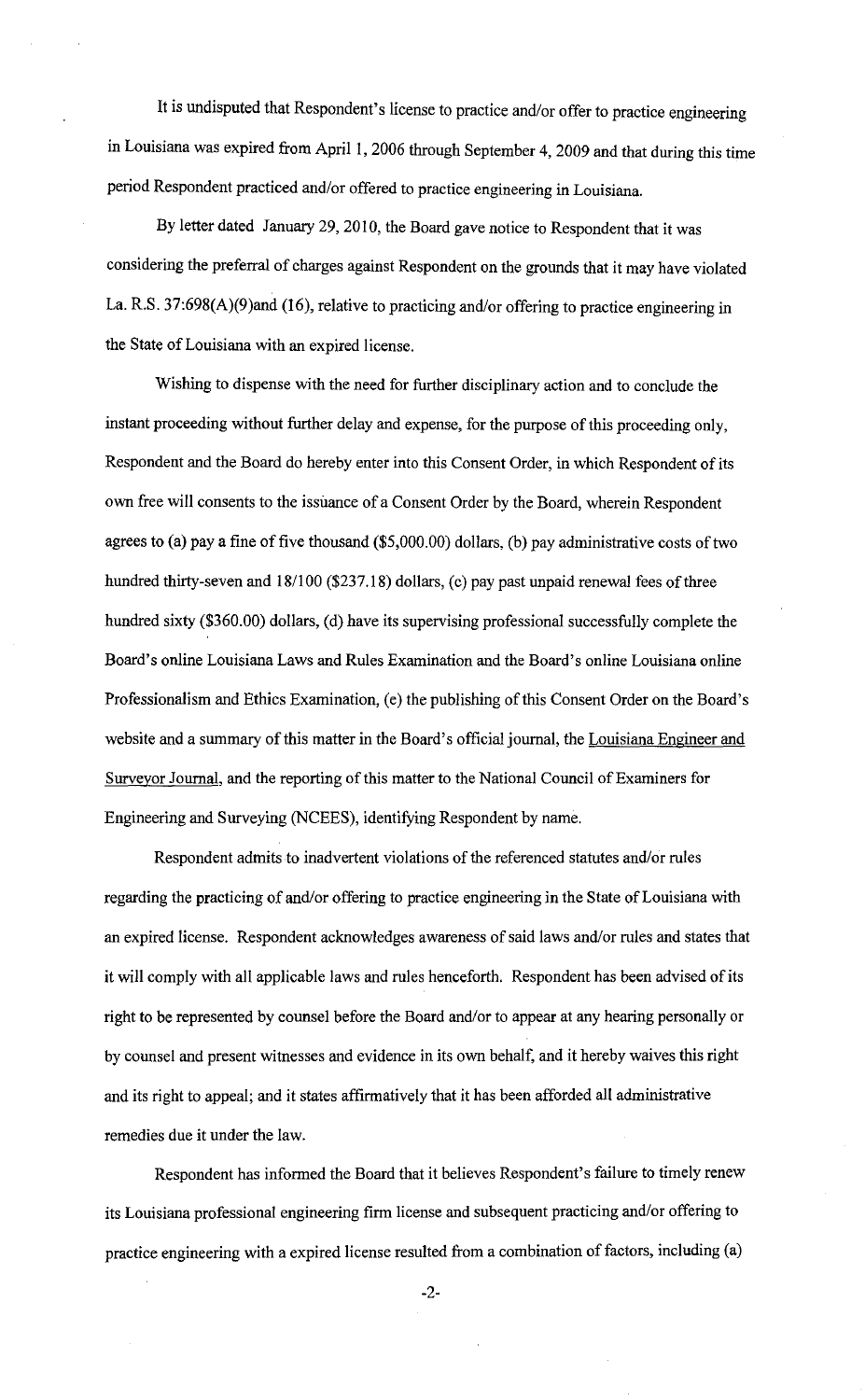Respondent's office relocation following Hurricane Katrina; (b) mail service issues following Hurricane Katrina; and (c) Respondent's mistaken reliance on an internal system with insufficient safeguards to address factors (a) and (b) so as to ensure timely renewal of firm licensing.

Therefore, in consideration of the foregoing and by signing this Consent Order, Respondent does hereby waive its right to a hearing before the Board, to the presenting of evidence and witnesses in its behalf, to Findings of Fact and Conclusions of Law in this case, and to judicial review of this Consent Order.

Respondent hereby represents (a) that it fully understands the meaning and intent of this Consent Order, including but not limited to its final and binding effect, (b) that it has voluntarily entered into this Consent Order and that no other promise or agreement of any kind has been made to or with it by any person whatsoever to cause the execution of this instrument and (c) that the sanctions set forth in this Consent Order do not prevent the Board from taking further disciplinary or enforcement action against Respondent on matters not specifically addressed in this Consent Order.

WHEREFORE, the Louisiana Professional Engineering and Land Surveying Board and . Respondent agree that:

I. Respondent shall pay a fine of five thousand (\$5,000.00) dollars, which shall be tendered to the Board by certified check payable to the Board, due upon the signing of this Consent Order; and

2. Respondent shall pay administrative costs of two hundred thirty-seven and 18/100 (\$237.18) dollars, which shall be tendered to the Board by certified check payable to the Board, due upon the signing of this Consent Order; and

3. Respondent shall pay past unpaid renewal fees of three hundred sixty (\$360.00) dollars, which shall be tendered to the Board by certified check payable to the Board, due upon the signing of this Consent Order; and

4. Respondent shall have its supervising professional successfully complete the Board's online Louisiana Laws and Rules Examination with a score of 90% or higher and return it to the Board within sixty (60) days of the effective date of this Consent Order; and

-3-